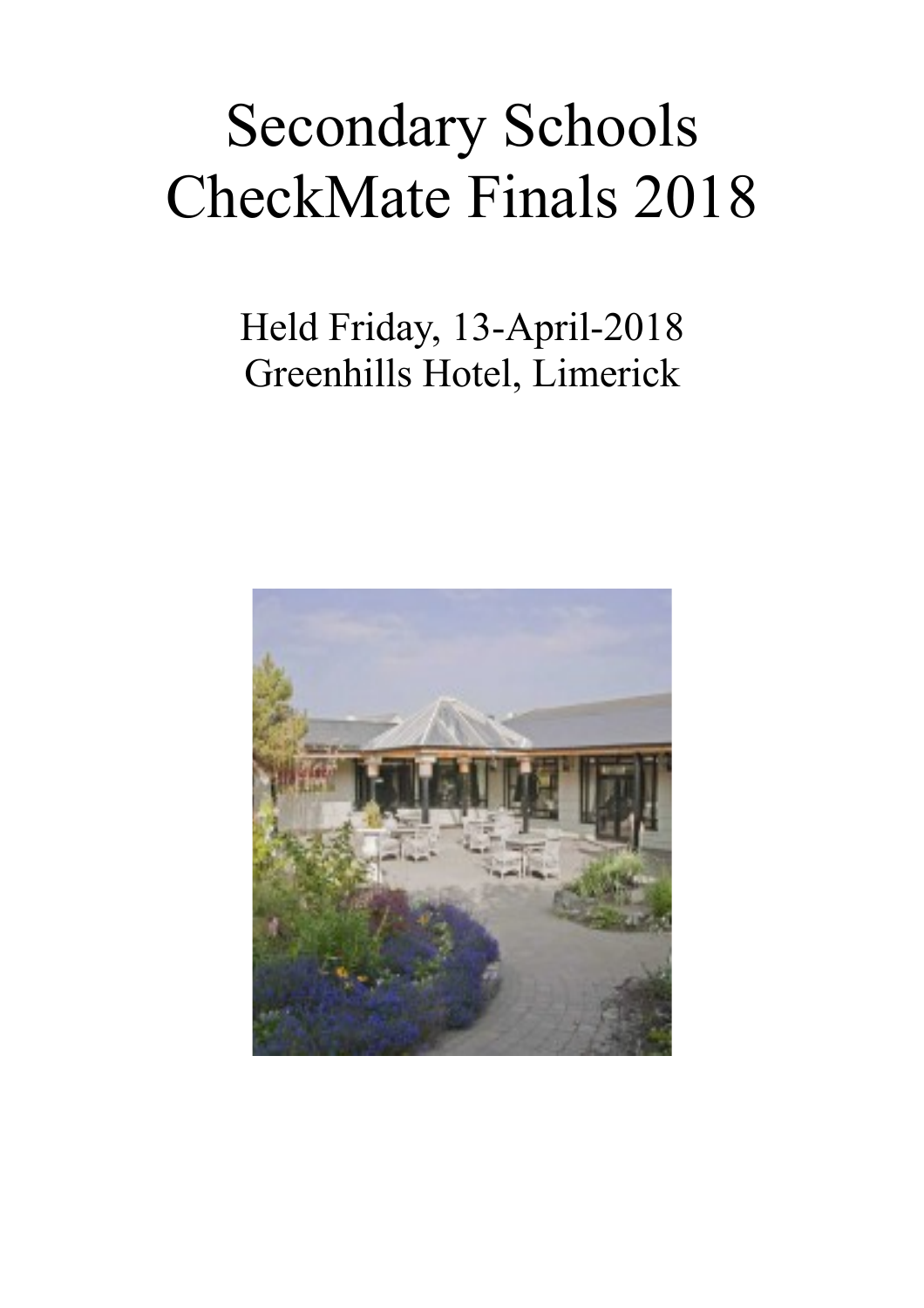# Results Summary

CheckMate winners: Rochestown College 2<sup>nd</sup> team: Colaiste an Spioraid Naoimh, Cork 3<sup>rd</sup> team: St Geralds College, Castlebar

# Individual results 1<sup>st</sup>: Bryan Chan - CheckMate Champion 2<sup>nd</sup>: Denis Popov 3 rd: Aaron MgGee

It was run as a 6 round swiss tournament with team players barred from playing each other. Team scores were comprised of the total of individual scores.

Clocks were used on all games with 15 minutes each.

45 players turned up and there were no ties for team places. However, there was a tie for 1<sup>st</sup> place in the Indivdual results, and a 5-minute bltz game was used to decide that.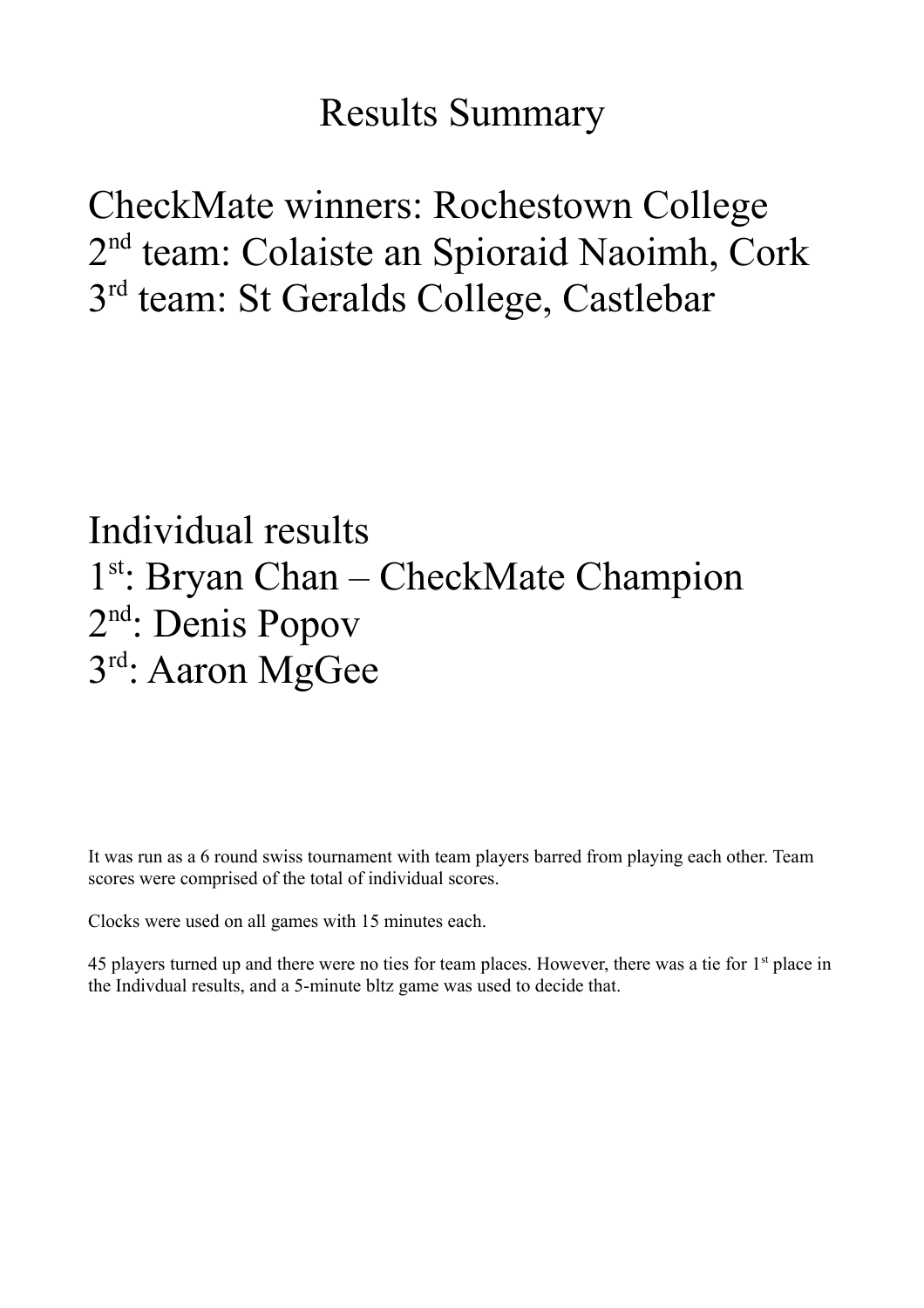## **CheckMate Secondary Schools Finals 2018**

#### **Team Standings**

Place Team-Name Score  **1 ROCHESTOWN COLLEGE CORK 18 .... CheckMate team Champions 2018 2 SPIORAID NAOIMH CORK-B 17 .... 2nd place 3 ST GERALDS COLLEGE MAYO-A 15 .... 3rd place** 4 SPIORAID NAOIMH CORK-A 14 5 ST GERALDS COLLEGE MAYO-B 12 6 SPIORAID NAOIMH CORK-C 11.5 7 ST CAIMINS SHANNON CLARE 11 8 CHARLEVILLE CBS CORK 9.5 9 SPIORAID NAOIMH CORK-D 8.5 10 ST GERALDS COLLEGE MAYO-C 7.5 11 INDIVIDUAL-4 4 12-13 INDIVIDUAL-5 3 INDIVIDUAL-2 3 14-15 INDIVIDUAL-3 2 INDIVIDUAL-1 2

#### **Individual Standings**

**(on Blitz Play-off) 1st: Bryan Chan, Irish CheckMate Champion 2nd: Denis Popov 3rd: Aaron Mcgee**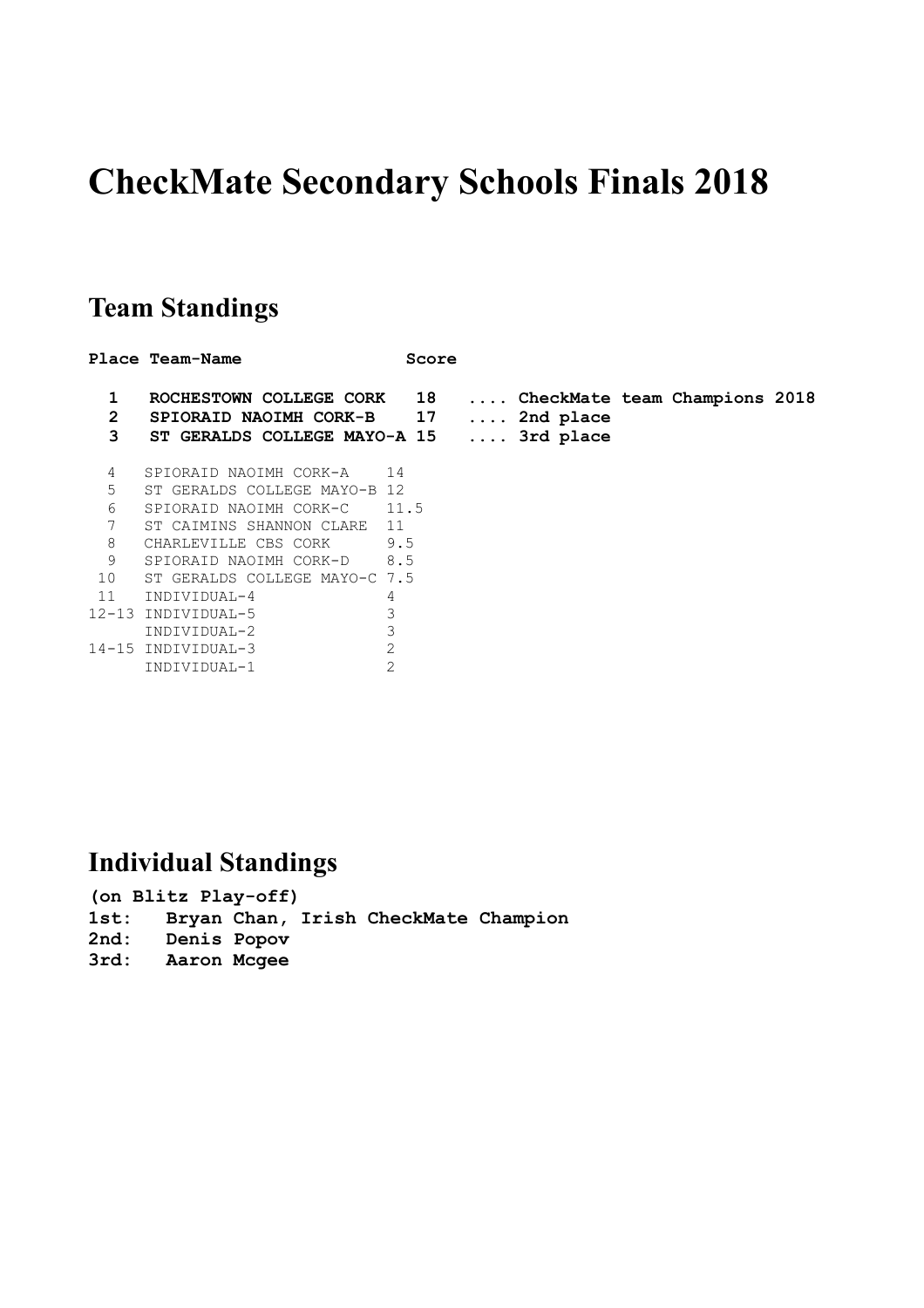

**CheckMate Champions team: Rochestown College Cork**



**2 nd place: Colaiste an Spioraid Naoimh, Cork**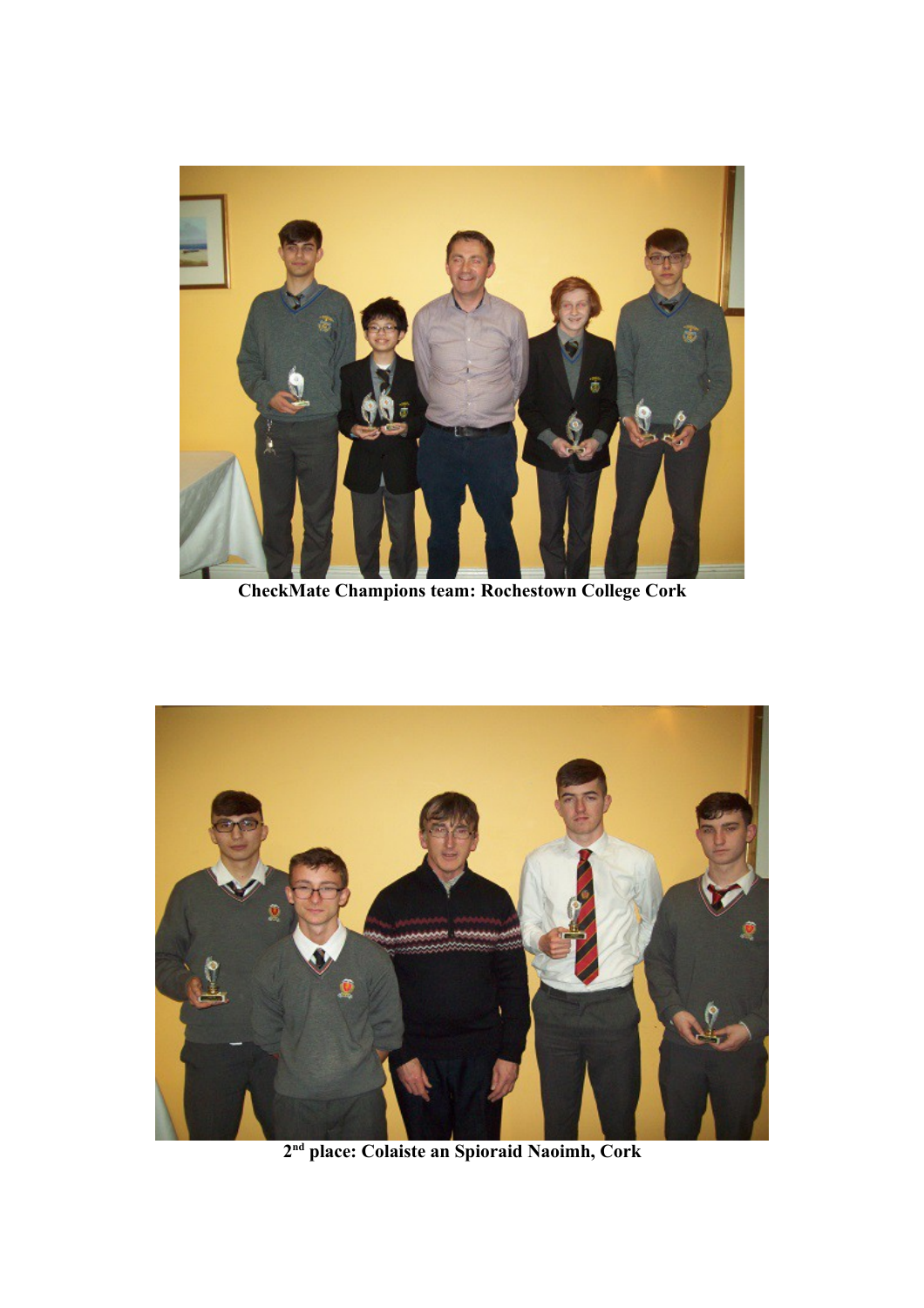

**3 rd place: St Gerald's College, Castlebar, Co Mayo**



**Individual winners: l to r – Aaron McGee, Bryan Chan, Denis Popov**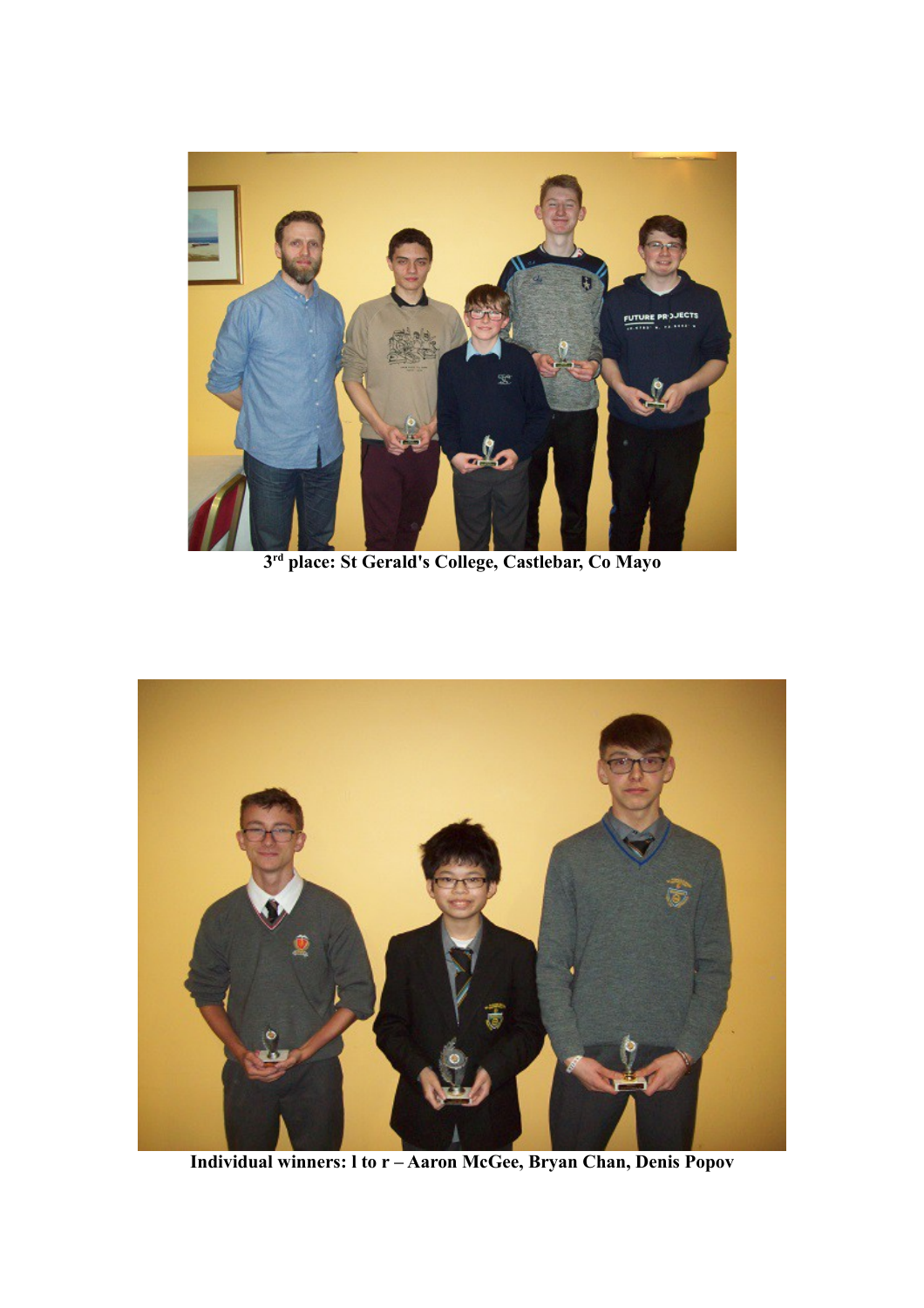

**CheckMate Champion 2018: Bryan Chan**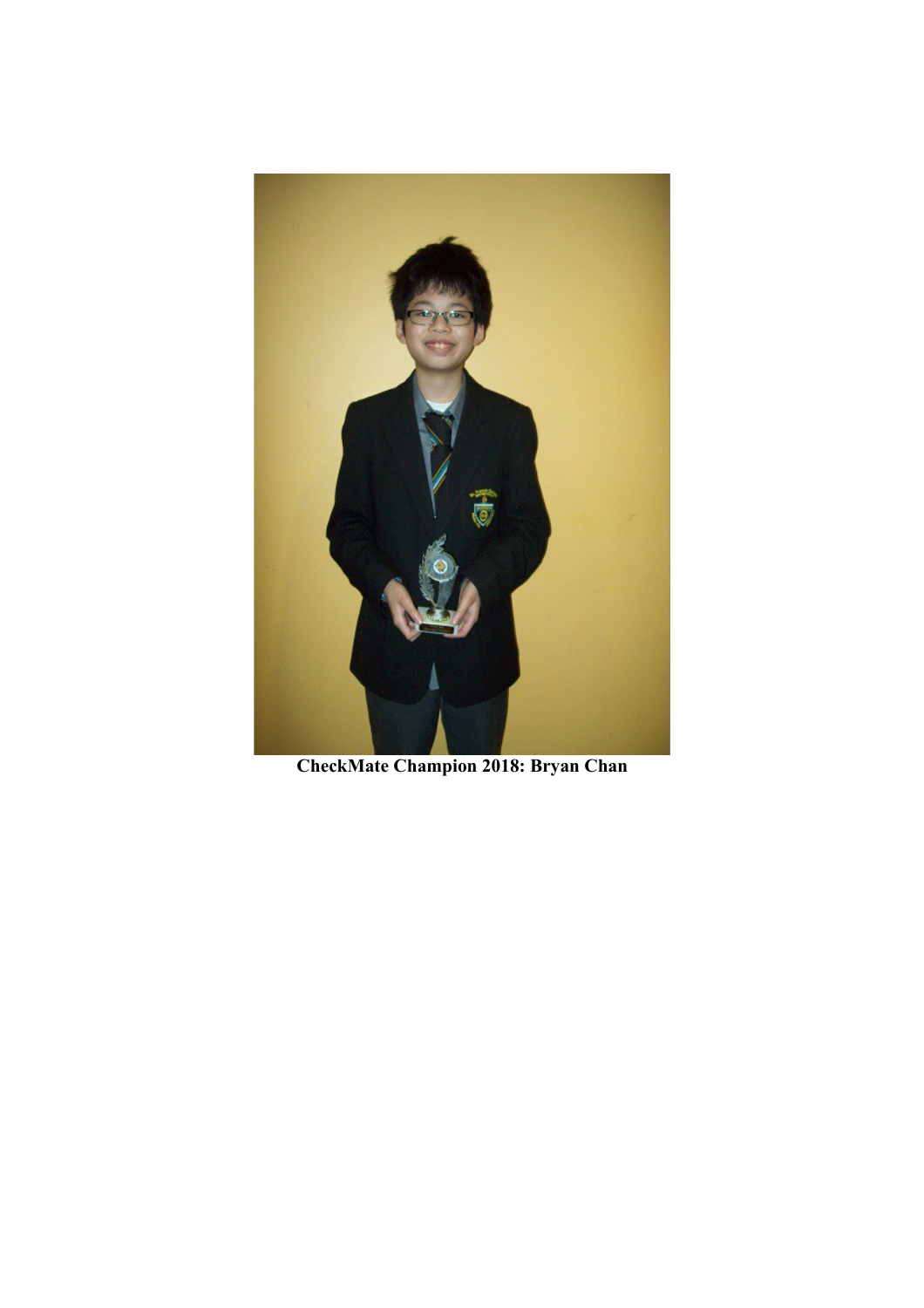## **Cross Table**

|   | No Player-Name      | Team-name                                    | Total          | 1     | $\mathbf{2}$                   | 3                         | 4                             | 5                  | 6            |
|---|---------------------|----------------------------------------------|----------------|-------|--------------------------------|---------------------------|-------------------------------|--------------------|--------------|
| ı | Chan, Bryan         | Rochestown College Cork                      | 6              | 33:W  |                                | $6:W$ 15:W                | 3:W                           |                    | $5:W_10:W_2$ |
| 2 | Popov, Denis        | Rochestown College Cork                      | 6              | 17:W  |                                | $8:W$ 22: W 18: W 19: W   |                               |                    | 5:W          |
| 3 | McGee, Aaron        | Spioraid Naoimh Cork-B                       | 5              |       | 29:W 12:W 10:W                 |                           | $1:\mathbf{L}$                | 6:W                | 9:W          |
| 4 | Albayrak, Baki      | Spioraid Naoimh Cork-B                       | 5              |       | 20: L 14: W                    |                           | $8:W$ 17:W 18:W               |                    | 7 : W        |
| 5 | Holland, David      | Spioraid Naoimh Cork-A                       | 4              |       | 36:W 16:W 11:W                 |                           | 9:W                           | $1:\mathbf{L}$     | 2:L          |
| 6 | Joyce, Cormac       | St Geralds College Mayo-A 4                  |                | 7:W   |                                | $1: L$ 26:W 21:W          |                               |                    | $3:L$ $23:W$ |
| 7 | Sheeran, Peter      | Rochestown College Cork                      | 4              |       | $6: L$ 27:W 12:W 11:W 22:W     |                           |                               |                    | $4:$ L       |
| 8 | Mensa, Martynas     | St Geralds College Mayo-A 4                  |                | 21:W  | 2: L                           |                           | $4: L$ 37:W 25:W 22:W         |                    |              |
| 9 | Whelan, Darragh     | St Caimins Shannon Clare                     | 4              |       | 39:W 24:W 31:W                 |                           |                               | $5:L$ 13:W         | 3:1          |
|   | 10 Kenny, Luke      | Individual-4                                 | 4              |       | 32:W 25:W                      |                           | 3:L 38:W 20:W                 |                    | 1:L          |
|   | 11 McDonald, Alan   | Spioraid Naoimh Cork-C                       | 4              |       | 28:W 26:W                      | 5: L                      |                               | $7: L$ 17:W 19:W   |              |
|   | 12 Dever, Michael   | St Geralds College Mayo-B                    | 4              | 23:W  | 3: L                           |                           | $7: L$ 24: W 32: W 18: W      |                    |              |
|   | 13 Budden, Jack     | Spioraid Naoimh Cork-A                       | 4              |       | $14:W$ 20:W 18:L 32:W          |                           |                               |                    | 9:L 27:W     |
|   | 14 Kelly, Dylan     | St Geralds College Mayo-A 4                  |                | 13: L |                                | 4:L 28:W 40:W 38:W 21:W   |                               |                    |              |
|   | 15 Newman, Dean     | Spioraid Naoimh Cork-B                       | 4              |       | 34:W 37:W                      |                           | $1:L$ 19:L 33:W 20:W          |                    |              |
|   | 16 Walsh, Niall     | St Geralds College Mayo-C 3.5                |                | 0:W   |                                | 5:L 30:D 26:W 23:L 31:W   |                               |                    |              |
|   | 17 Hurst, Aaron     | St Geralds College Mayo-A 3                  |                |       | $2: L$ 23:W 24:W               |                           |                               | $4:L$ 11:L $40:W$  |              |
|   | 18 Callanan, Leo    | Spioraid Naoimh Cork-C                       | з              |       | 44:W 35:W 13:W                 |                           | 2:1                           |                    | $4:L$ 12:L   |
|   |                     | 19 Smokowski, Dominik Charleville CBS Cork   | 3              |       | 45:W 22:L 25:W 15:W            |                           |                               |                    | $2:L$ 11:L   |
|   | 20 Dyer, Ryan       | St Geralds College Mayo-B 3                  |                |       | 4:W 13:L 40:W 42:W 10:L 15:L   |                           |                               |                    |              |
|   | 21 Duff, Liam       | Spioraid Naoimh Cork-A                       | 3              |       | $8: L$ 33: $W$ 29: $W$         |                           |                               | $6: L$ 30:W 14:L   |              |
|   |                     | 22 O'Sullivan, Jordan Spioraid Naoimh Cork-B | 3              |       | $43:W$ 19:W 2:L 35:W           |                           |                               | 7: L               | 8: L         |
|   | 23 O'Toole, Dylan   | Spioraid Naoimh Cork-A                       | 3              |       | 12:L 17:L 36:W 29:W 16:W       |                           |                               |                    | 6:L          |
|   | 24 Baynes, Thomas   | Individual-5                                 | 3              | 27:W  |                                | $9:L$ 17:L 12:L 42:W 33:W |                               |                    |              |
|   | 25 Walshe, Anthony  | Spioraid Naoimh Cork-D                       | 3              |       | 41:W 10:L 19:L 34:W            |                           |                               |                    | 8: L 35: W   |
|   | 26 Tonita, Mark     | Individual-2                                 | 3              |       | 38:W 11:L 6:L 16:L 34:W 32:W   |                           |                               |                    |              |
|   | 27 McInerney, Oisin | St Caimins Shannon Clare                     | 3              |       | 24:L 7:L 41:W 43:W 35:W 13:L   |                           |                               |                    |              |
|   | 28 Binoya, Jayvee   | Charleville CBS Cork                         | 3              |       | 11:L 31:L 14:L 39:W 36:W 30:W  |                           |                               |                    |              |
|   | 29 Hayes, Seamus    | St Geralds College Mayo-B 3                  |                |       | 3:L 45:W 21:L 23:L 37:W 38:W   |                           |                               |                    |              |
|   | 30 Hussein, Sean    | Spioraid Naoimh Cork-D                       | 2.5            |       | 35:L 34:W 16:D 31:W 21:L 28:L  |                           |                               |                    |              |
|   | 31 Moran, Harry     | Spioraid Naoimh Cork-C                       | 2.5            |       | 42: D 28: W                    |                           | $9:L$ 30:L 45:W 16:L          |                    |              |
|   | 32 Ahmed, Rafew     | St Caimins Shannon Clare                     | $\mathbf{2}$   |       | 10:L 39:W 37:W 13:L 12:L 26:L  |                           |                               |                    |              |
|   | 33 Rodgers, Ciaran  | St Caimins Shannon Clare                     | $\overline{2}$ |       | $1:L$ 21:L 39:W 44:W 15:L 24:L |                           |                               |                    |              |
|   | 34 Gleeson, John    | St Geralds College Mayo-C 2                  |                |       | 15:L 30:L 45:W 25:L 26:L       |                           |                               |                    | 0:W          |
|   | 35 Barry, Mark      | Individual-1                                 | $\overline{2}$ |       | 30:W 18:L 42:W 22:L 27:L 25:L  |                           |                               |                    |              |
|   | 36 Cronin, Ruairi   | St Geralds College Mayo-B                    | $\overline{2}$ |       | $5:L$ 40:L 23:L                |                           |                               | $0:W$ 28:L 42:W    |              |
|   | 37 Reaboi, Iurie    | Charleville CBS Cork                         | $\overline{2}$ |       | $40:W$ 15:L 32:L               |                           |                               | $8: L$ 29: L 44: W |              |
|   | 38 Mannan, Fahad    | Spioraid Naoimh Cork-D                       | 2              |       | 26:L 43:W 44:W 10:L 14:L 29:L  |                           |                               |                    |              |
|   | 39 Murray, Joe      | Rochestown College Cork                      | $\overline{2}$ |       | $9:L$ 32:L 33:L 28:L           |                           |                               |                    | $0:W$ 45:W   |
|   | 40 Scully, Jason    | Spioraid Naoimh Cork-C                       | $\mathbf{2}$   |       | 37:L 36:W 20:L 14:L 43:W 17:L  |                           |                               |                    |              |
|   | 41 Flood, Luke      | Individual-3                                 | 2              |       | 25:L 42:L 27:L 45:L 44:W 43:W  |                           |                               |                    |              |
|   | 42 Greaney, Daniel  | Charleville CBS Cork                         | 1.5            |       | 31:D 41:W 35:L 20:L 24:L 36:L  |                           |                               |                    |              |
|   | 43 Hanrahan, Cathal | St Geralds College Mayo-C 1                  |                |       | 22: L 38: L                    |                           | $0:\mathbf{W}$ 27:L 40:L 41:L |                    |              |
|   | 44 Singh, Sidak     | St Geralds College Mayo-C 1                  |                |       | 18:L 0:W 38:L 33:L 41:L 37:L   |                           |                               |                    |              |
|   | 45 Donnelly, Brian  | Spioraid Naoimh Cork-D                       | 1              |       | 19:L 29:L 34:L 41:W 31:L 39:L  |                           |                               |                    |              |
|   |                     |                                              |                |       |                                |                           |                               |                    |              |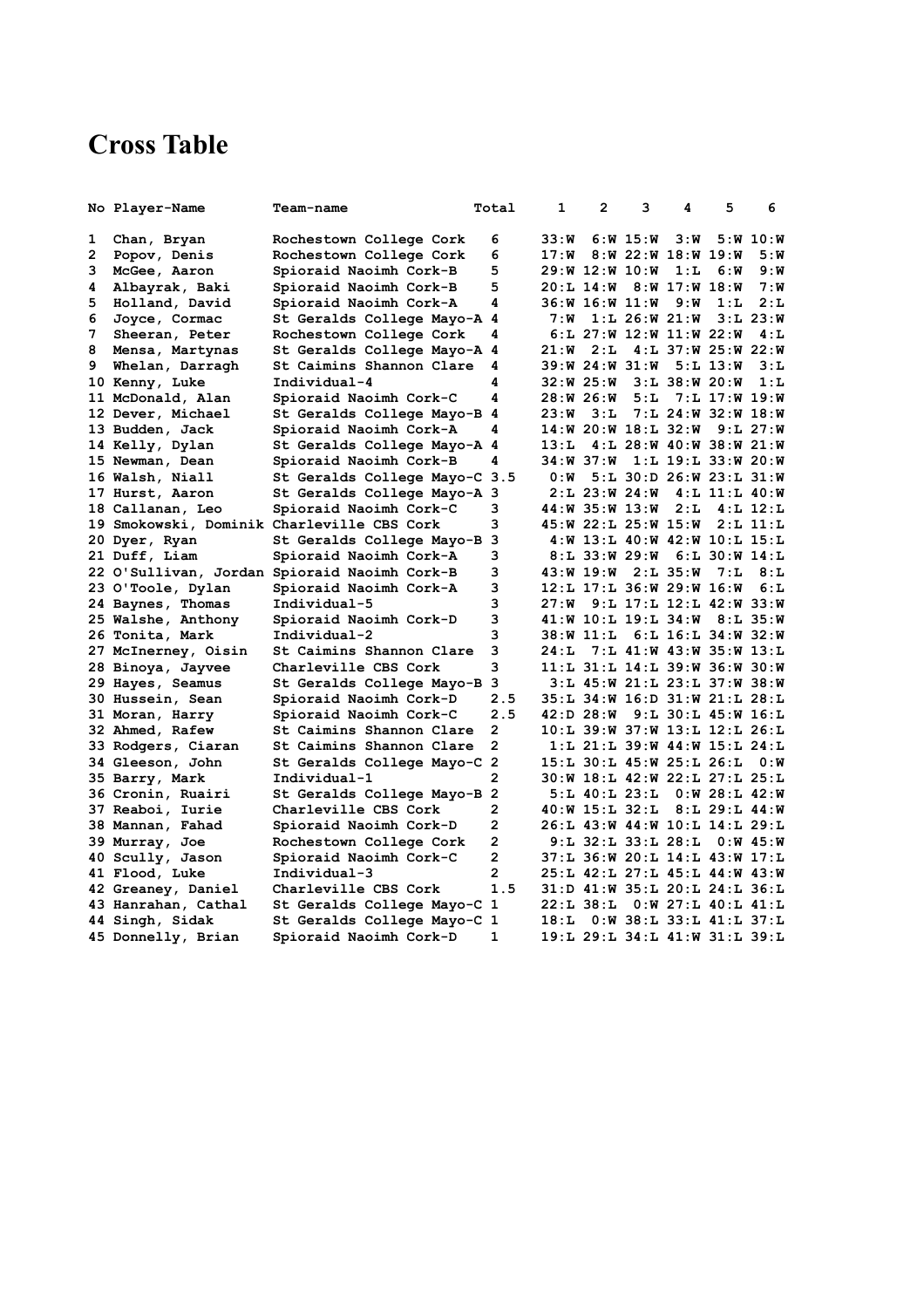### **Miscellaneous photos**



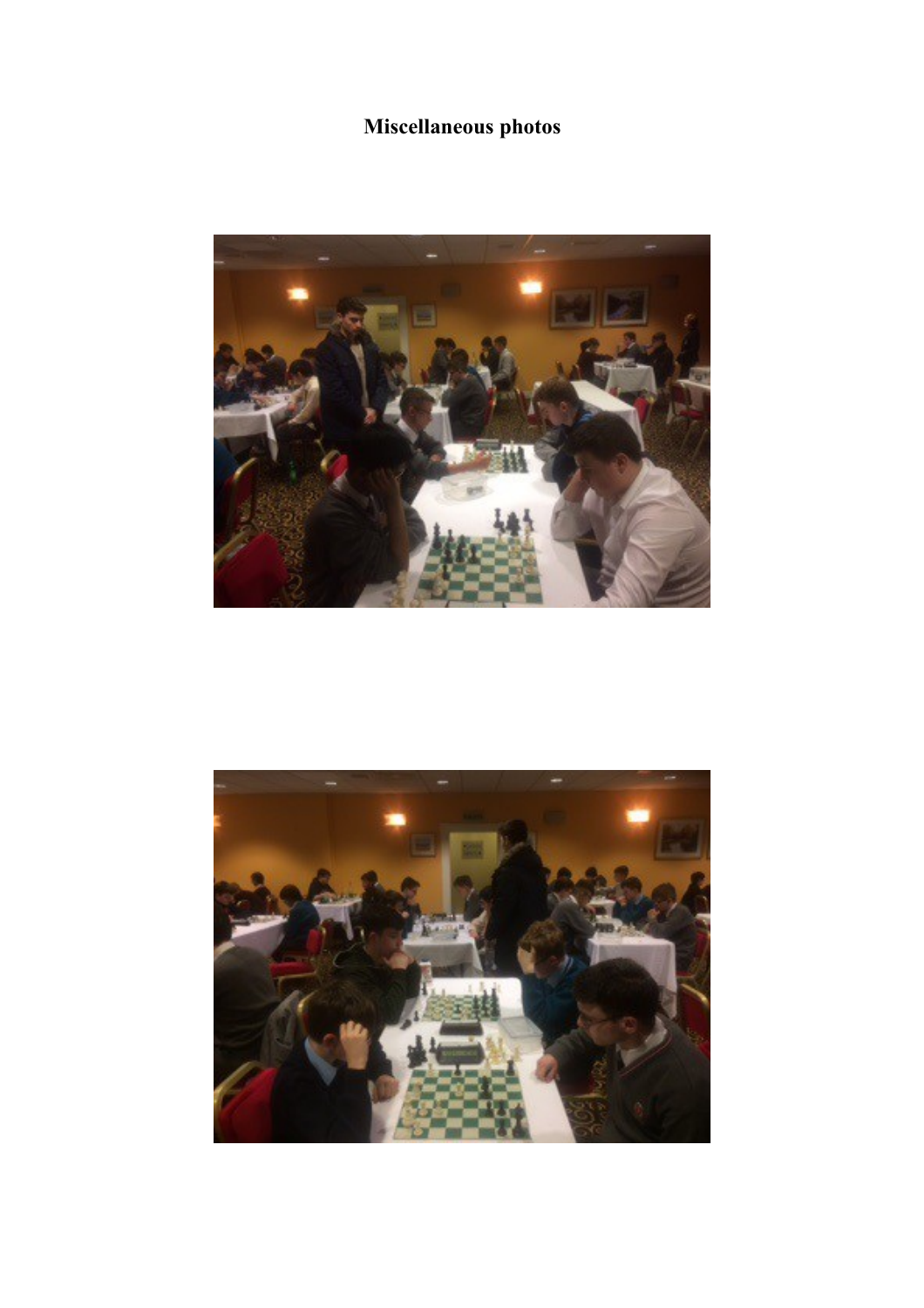

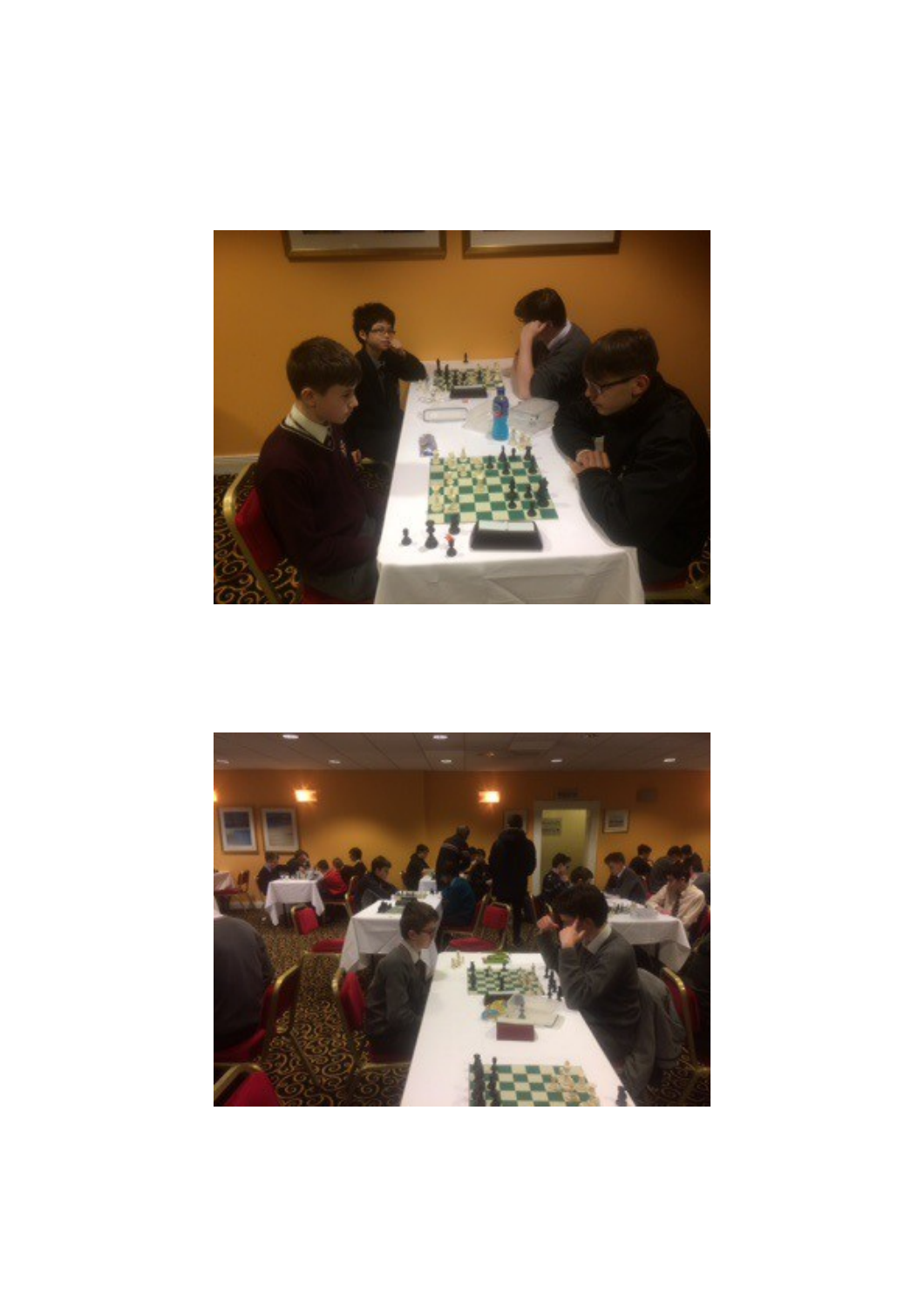